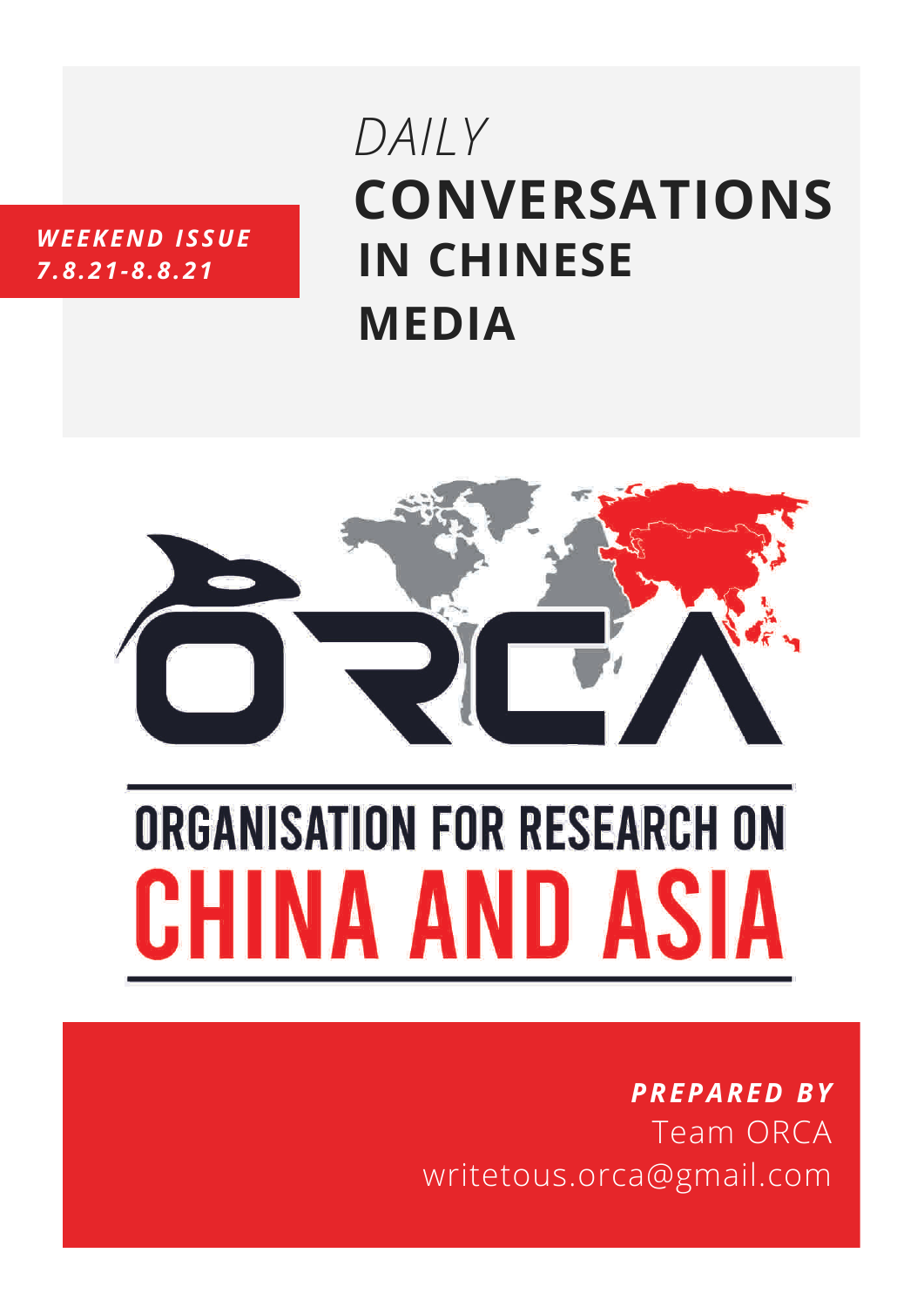### **I. Social Media Chatter in China**

- **Increased chatter on Weibo regarding China's hydro-power station in Medog:** The dam is poised to be built on the Yarlung Zangbo river in Tibet. This politically important river is known as Brahmaputra in when it passes into India (and flows on further into Bangladesh). While the posts on Weibo are not giving any new information, the renewed focus on the project shows signs of mobility in its implementation.
- **Picture of Indian soldiers with MP9 and SIG 716 rifles**: A Weibo account has posted a picture of two Indian soldiers with MP9 and SIG 716 rifles with the caption that "soldiers near Nyoma (Ladakh) have been given MP9 and Sig 716. While China changed tanks, infantry vehicles, rocket launchers and antiaircraft missiles, India has changed rifles." (see image 1)
- **Chinese legal scholar and civil rights activist indicted**: Chinese twitter accounts have reported that Xu Zhiyong has been indicted with 'subversion of state'. The posts state that Xu was detained on February 15, 2020 after writing multiple open letters and online commentaries criticizing the Chinese government, including its response to the COVID-19 outbreak in the country. It has also been reported that Xu has been beaten, threatened, and tortured by authorities.
- **China ends Olympics on a high note:** Weibo users celebrated China's 88 medals at the Olympics. Comments about performance of other countries as not great (or in sports there they beat China as unfair) continued.

## **II. News in China**

- State media has reported on events attended by Xi Jinping, Sun Chunlan (Vice Premier) and foreign minister Wang Yi. News regarding Xi was that he has delivered a written speech to the first meeting of the International Forum on Covid Vaccine Cooperation on 5.8.21. Xi Jinping has not appeared in any meeting in public after 30.7.21 instead he has delivered written speeches. Sun Chunlan went to Xinxiang City, Henan Province to guide post-disaster epidemic prevention and control work on 6.8.21. Wang Yi attended the 28th ASEAN Regional Forum Foreign Ministers' Meeting on 6.8.21.
- Global Times praised China's 88 medals at Olympics which "particularly thrilled the Chinese public, boosted their morale and patriotism as the Chinese delegation, with the largest-ever delegation of 777 people sent overseas, bagged a total of 88 medals and ranked 2nd in the medal table, lagging the US by just one gold medal." Furthermore, with 38 gold medals, China has achieved its best result in an overseas Olympics.